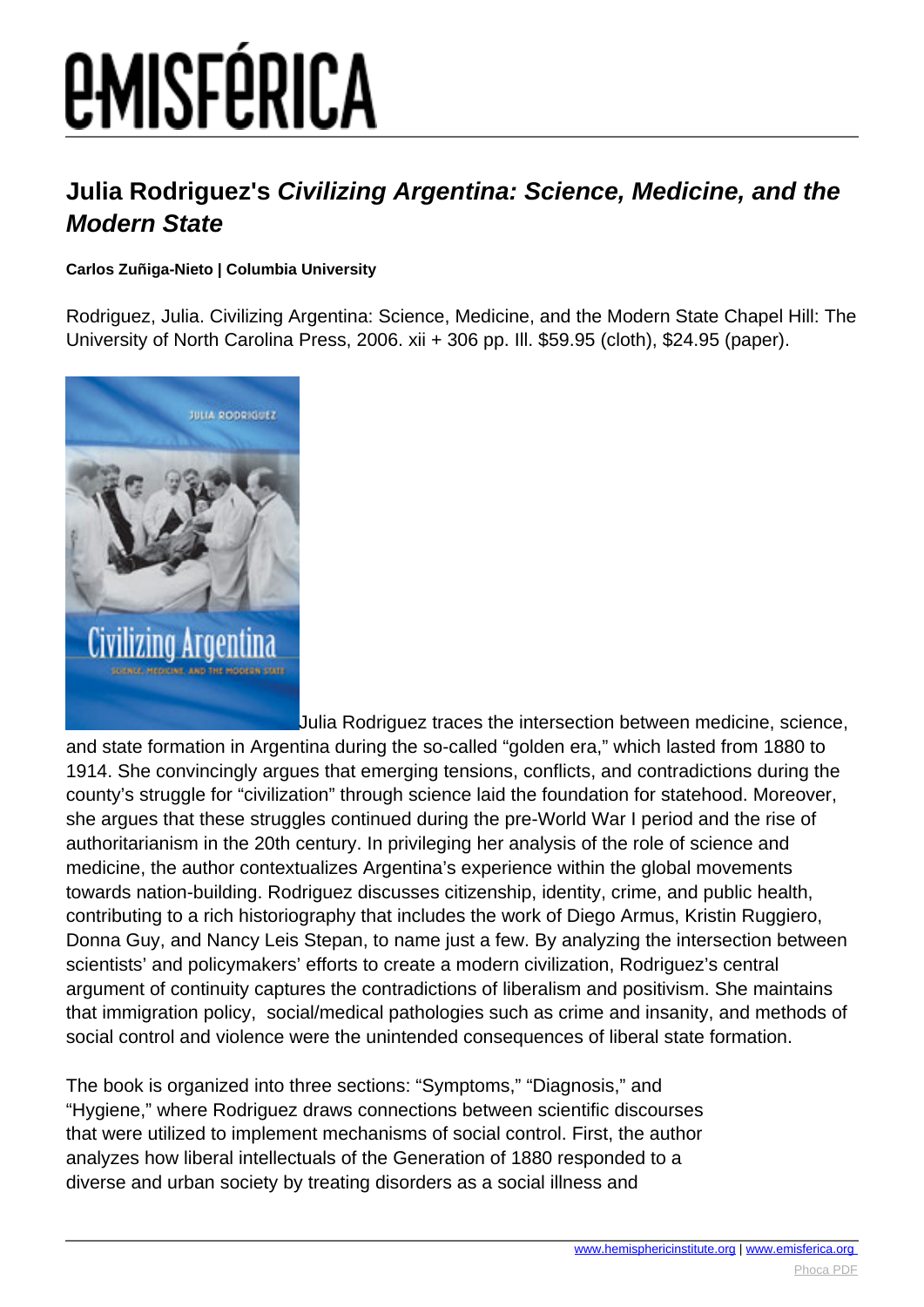## *<u>EMISFÉRICA</u>*

embracing positivism to combat the threat of the urban masses. These intellectuals included physicians, hygienists, and state officials such as José Ingenieros, Francisco de Veyga, José María Ramos Mejía, Emilio Coni, Eduardo Wilde, and Juan Vucetich. The "Diagnosis" section examines Argentine criminologists' efforts to classify criminals and the mentally ill, showing how racial assumptions informed criminological thought. This was noted in the author's analysis of the 1909 assassination of the police chief Ramón Falcón by Simon Radowisky, a young anarchist (90). This event stimulated social pathologists to alter their views regarding immigration. While European immigration had been considered as an alternative to improve the race, Radowisky's actions brought fear to the political and scientific establishment. Members began to view anarchist violence as detrimental and a violent threat to the status quo. The last section of the book provides a compelling discussion of how the transition from the Catholic Church's controlling practices to the primacy of science and medicine continued to position the family and traditional gender roles as the foundation of a civilized society.

Rodriguez's strongest contribution to Argentine historiography is her discussion of the development of criminology and its influence in establishing the contours of political citizenship in liberal states. Rodriguez draws on her analysis of the uncatalogued papers from the Juan Vucetich Archive in the city of La Plata in her discussion of the state obsession with "dactyloscopy," or fingerprinting. She argues that this technique was used as a means to monitor the population. The government sought to extend the system to include both criminals and the general population in the form of national identity cards and mandatory registration for students and employees (242). The author expands the reader's knowledge of state formation by making connections between methods of social control and the debates regarding the shifting boundaries of citizenship. As analyzed by the author, social control and discourses of science and medicine intersected with norms of citizenship. Moreover, the state found it difficult to control the immigrant population in the country, and officials sought to exclude the masses from the privileges of citizenship. This trend is evident in the hurdles proposed by officials to make citizenship difficult. Such plans include Lucas Ayarragaray's 1908 plan to require 10 years' residence before naturalization, or Cayetano Carbonell's proposed requirement of five years' residency before citizenship.

Although the book provides a limited discussion of the intersection of science and law in defining citizenship and fitness for political participation, Rodriguez has raised the possibility for comparisons with other countries in the Americas. While her thesis of continuity of medical metaphors to justify repressive and authoritarian practices will certainly raise debate among historians and students, Rodriguez has written a book containing provocative arguments, conclusions, and empirical research that posits nation-building within the analytical framework of medicine and science. As evidenced in Rodriguez's book, liberal state formation in the Americas was not a process of equality, political participation, and universal notions of citizenship, but one in which government officials and scientists produced and reproduced inequalities as they sought to exclude the majority of the population and establish rigid